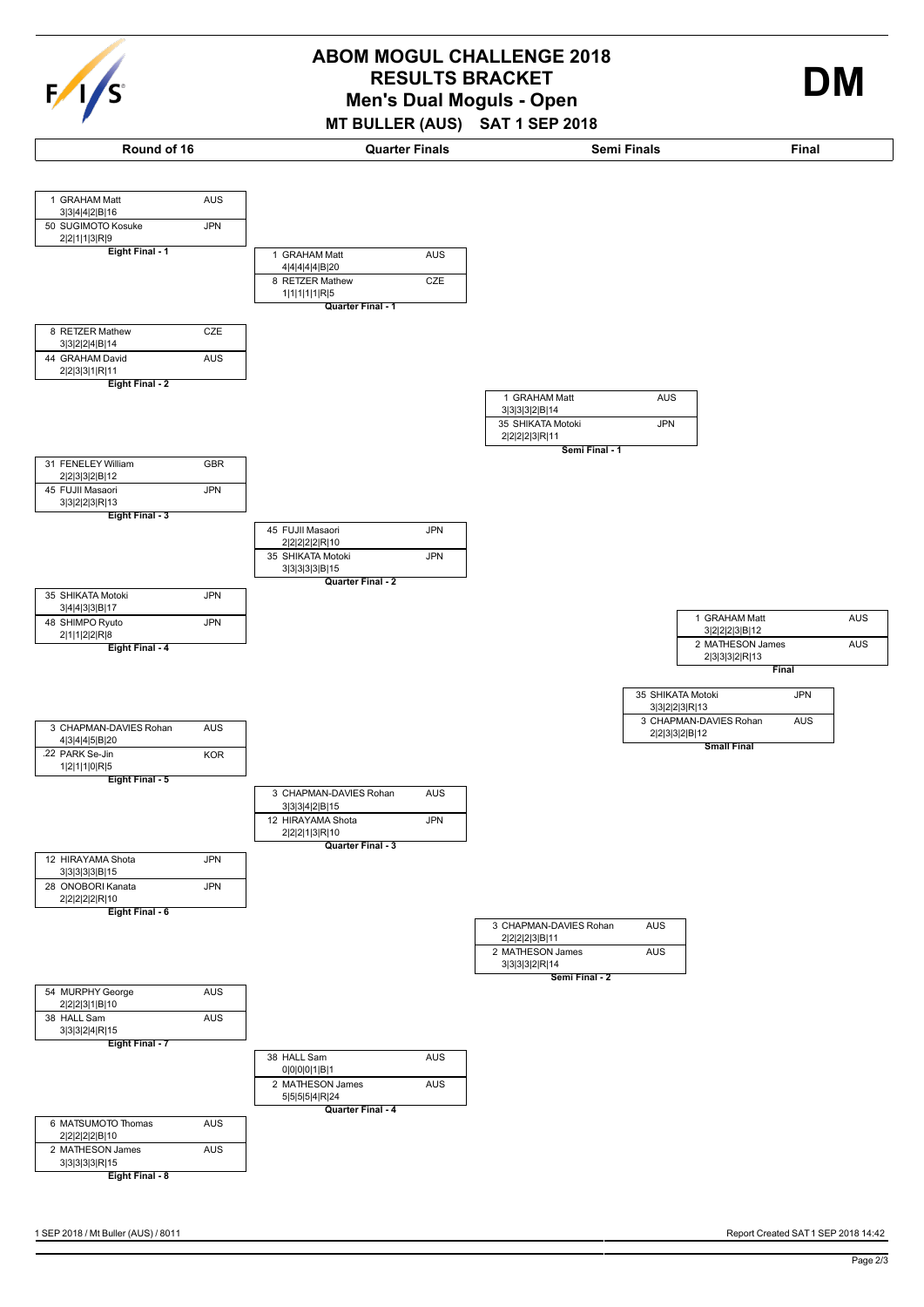

## **Men's Dual Moguls - Youth ABOM MOGUL CHALLENGE 2018 RESULTS BRACKET DM**

**MT BULLER (AUS) SAT 1 SEP 2018**



1 SEP 2018 / Mt Buller (AUS) / 8011 Report Created SAT 1 SEP 2018 14:42